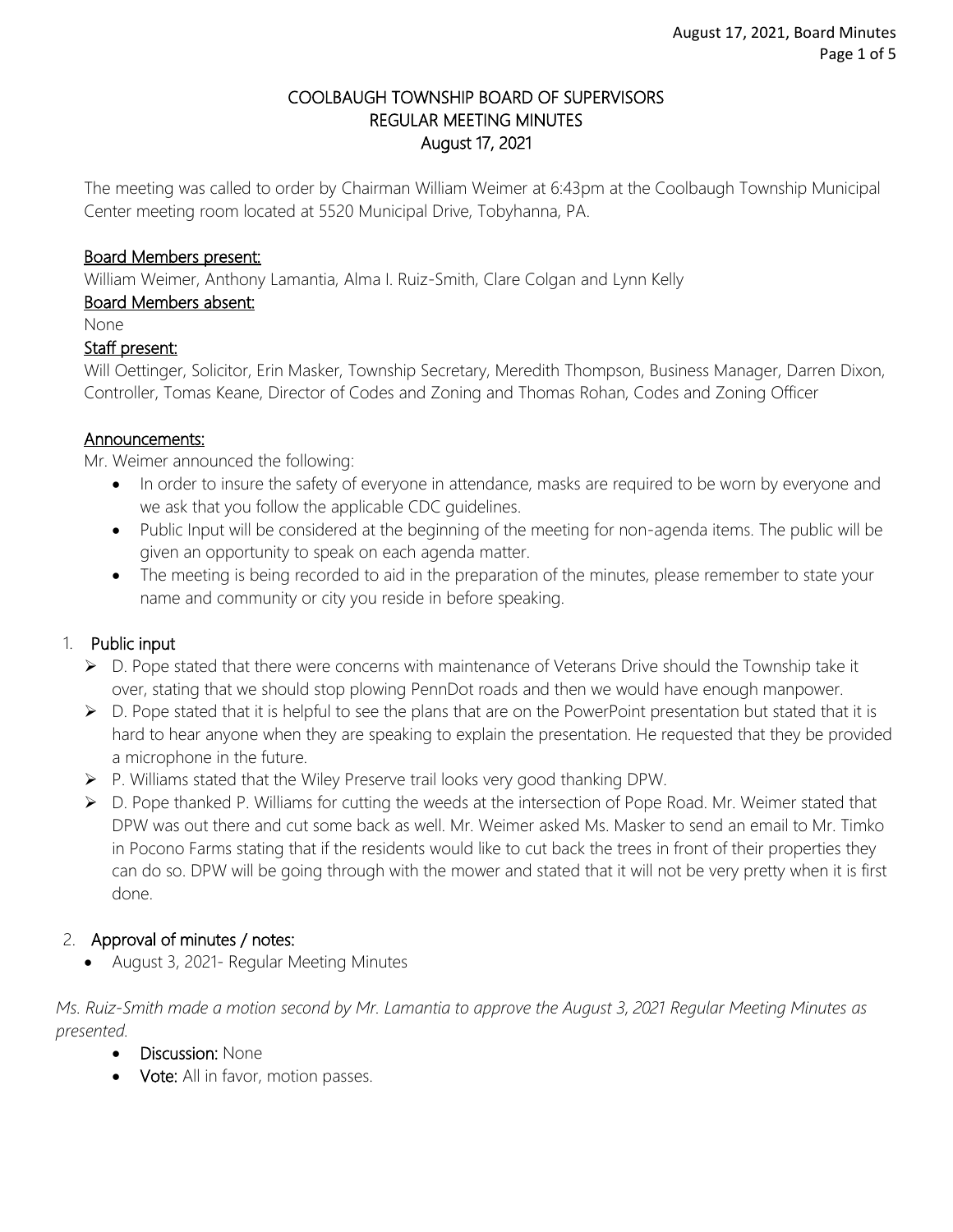### 3. Monthly reports

- Pocono Mountain Regional Police Department- Presented by Mr. Lamantia. Mr. Weimer stated that the speed tracking sign was on the southbound lane of Route 196 in front of the old Lopsided Inn collecting data from July 12-18, 2021. Mr. Weimer stated that he previously discussed a resident complaint for vehicles traveling at high speeds on Route 423 and stated that he has requested more police presence and the speed tracking sign in that location. Ms. Ruiz-Smith stated that she would like Mr. Weimer to let Chief Wagner know that in New York there are issues with motorized scooters and stated that she is seeing them up here now. Drivers need to be alert as these vehicles are not regulated for the roads and she has seen them racing on the streets.
- Pocono Mountain Regional EMS- Presented by Ms. Colgan.
- Coolbaugh Township VFD- Presented by Mr. Keane.
- Gouldsboro VFD- Presented by Ms. Colgan, she stated that they will have a golf tournament in September.
- Thornhurst Fire & Rescue Ambulance- Presented by Mr. Weimer.
- Tobyhanna Township VFD- Presented by Mr. Counterman. Mr. Weimer asked when their new truck will be delivered being advised next Monday.
- Pocono Mountain Public Library- Presented by Ms. Kelly.
- Codes Enforcement and Zoning Report- Presented by Mr. Keane. Ms. Ruiz-Smith read an email from Ms. Thompson from October 2020 which references Ms. Ruiz-Smith's concern about the on-lot septic pumping requirements and comments from the Township SEO regarding DEP requirements. Ms. Ruiz-Smith has concerns about homes that have two or less people living in their houses. She stated that they should not be held to the same requirements as those that have more than two people in the house. She would like the Board to review the DEP requirements and the current ordinance and speak with the Township Sewage Enforcement Officer to see what changes can be made. Ms. Kelly stated that we need to speak with Solicitor Armstrong to see if we can change the ordinance, if so we need to make sure that we can administer the ordinance and to verify that we can legally have a separate class of residents with special pumping requirements. Mr. Weimer stated that we could discuss this when discussing the Act 537 plan but stated that the previous recommendation from DEP was once every three years and we went with five, so they could come back and say no you must require inspection and/or pumping every three years. Mr. Weimer stated that it will be hard to enforce and determine how many residents are in each house. D. Pope stated that DEP should not be telling residents what to do. This will be on a work session in the future for discussion.

### 4. E-911 Readdressing Report

Presented by Mr. Rohan. Mr. Weimer requested a report with a graph once a quarter that shows the decline in those that are not in compliance and the increase of those that are in compliance. He would like to be able to see the progress that is being made on this project.

### 5. Short Term Rental Report

Presented by Mr. Rohan. Mr. Weimer stated that at the end of the report it shows that there are three problem properties and asked what we are doing about the complaints that are being made against them. Mr. Rohan stated that one of the properties that has complaints is from the same neighbor, stating that they are not fond of STR's and stated that the complaints are for violations that are unable to be enforced when they are received. Mr. Weimer asked if any properties have three or more violations which would shut them down, being advised by Mr. Rohan that there is one property which he has filed with the court that has 20 violations.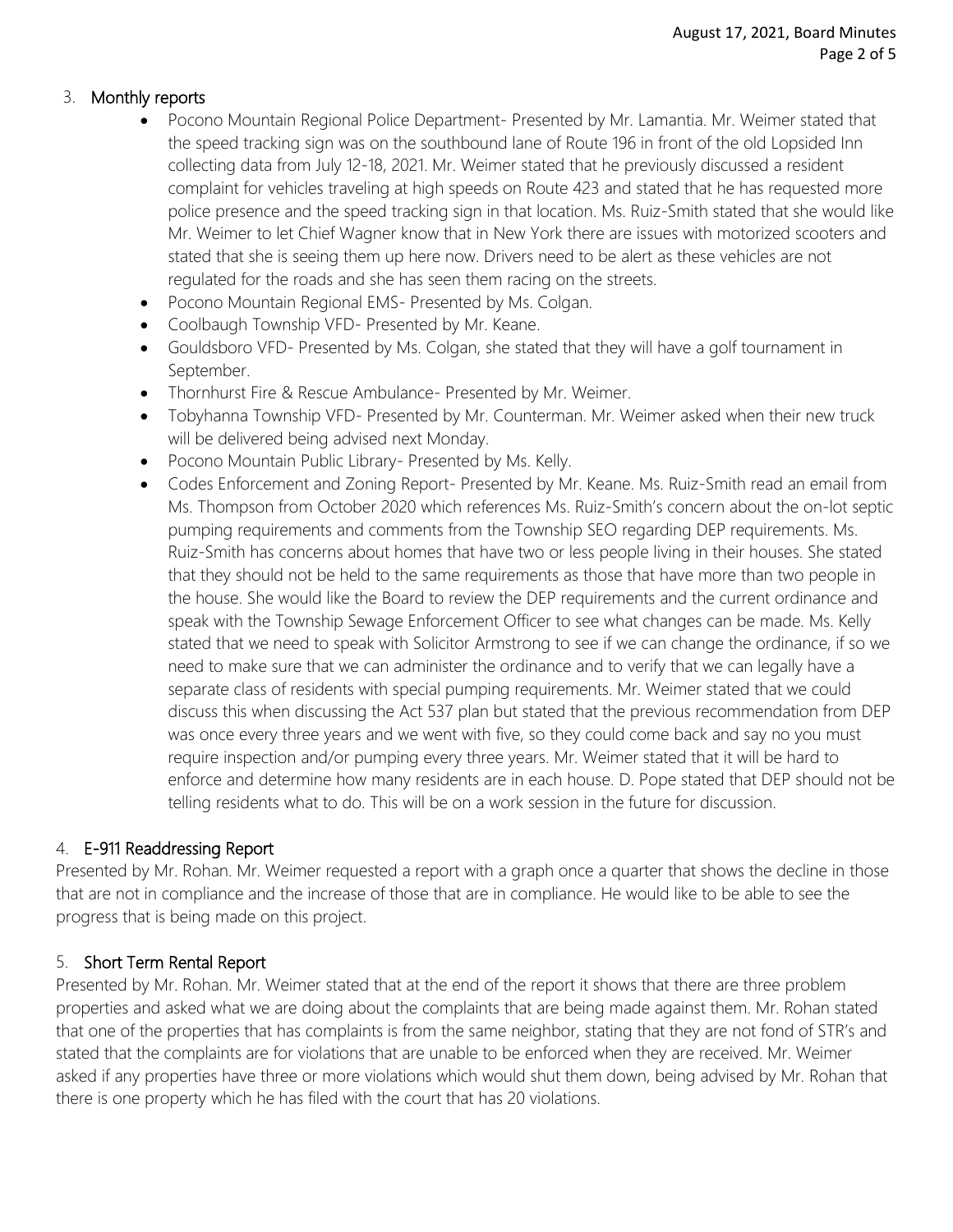## 6. Approval of Minor Subdivision Joining of Lots 83 & 84, Block A-55, Section 12, Arrowhead Lakes, Property Owner(s) Michael & Lesley Gunshenan

*Mr. Weimer made a motion second by Ms. Colgan to Approve the Minor Subdivision Joining of Lots 83 & 84, Block A-55, Section 12, Arrowhead Lakes, Property Owner(s) Michael & Lesley Gunshenan.*

- Discussion: None
- Vote: All in favor, motion passes.

# 7. Authorization to Release the Remaining \$500.00 Escrow for Food Express Convenience/ Dunkin Drive Thru

*Ms. Kelly made a motion second by Ms. Ruiz-Smith to Authorize the Release of the Remaining \$500.00 Escrow for Food Express Convenience/ Dunkin Drive Thru.*

- Discussion: None
- Vote: All in favor, motion passes.
- 8. Cramer's Cashway Request to Withdrawal Minor Subdivision Plan Submitted on June 25, 2021 and Refund the Fee Submitted in the Amount of \$150.00

*Ms. Ruiz-Smith made a motion second by Ms. Colgan to Refund the Fee Submitted in the Amount of \$150.00 for the Cramer's Cashway Minor Subdivision Plan submitted on June 25, 2021.* 

 Discussion: Ms., Masker stated that the request is to withdrawal the plan and request the refund. She stated that the plan was submitted under the Township Ordinance for lots in a recorded subdivision, stating that the lots being combined are not in a recorded subdivision. The plan has been resubmitted in accordance with the correct provisions and is on the agenda for approval this evening. Attorney Cramer stated that it was determined that this original submission is not in a subdivision and stated that they are joining two lots that they acquired years ago from the railroad with the other lot to make them one. He stated that they are requesting that the plan that was submitted be withdrawn and that a refund of the application fee in the amount of \$150.00 be refunded. He stated that they have final plans and mylars to be considered for approval this evening. He commended Ms. Masker for her work and assistance with this project.

Ms. Ruiz-Smith rescinded her motion and Ms. Colgan her second.

*Ms. Colgan made a motion second by Ms. Ruiz-Smith to Approve the Request to Withdrawal the Minor Subdivision Plan for Cramer's Cashway submitted on June 25, 2021 and Refund the \$150.00 fee that was submitted with the application.* 

- Discussion: None
- Vote: All in favor, motion passes.

# 9. Planning Commission Recommendation of Approval of the Cramer's Cashway Minor Subdivision Plan

*Ms. Colgan made a motion second by Ms. Ruiz-Smith to Approve the Cramer's Cashway Minor Subdivision Plan as per the Planning Commission Recommendation.*

- Discussion: None
- Vote: All in favor, motion passes.

# 10. Request for Refund of Zoning Permit Fee in the Amount of \$429.60 for Property Owner Eka Lowen

*Mr. Weimer made a motion second by Ms. Colgan to Approve the Request for Refund of the Zoning Permit Application in the Amount of \$429.60 for Property Owner Eka Lowen.* 

Discussion: Ms. Kelly asked if there were any costs incurred for our staff associated with this permit. Ms. Thompson stated that the staff does not account for time on a project basis, but stated that there was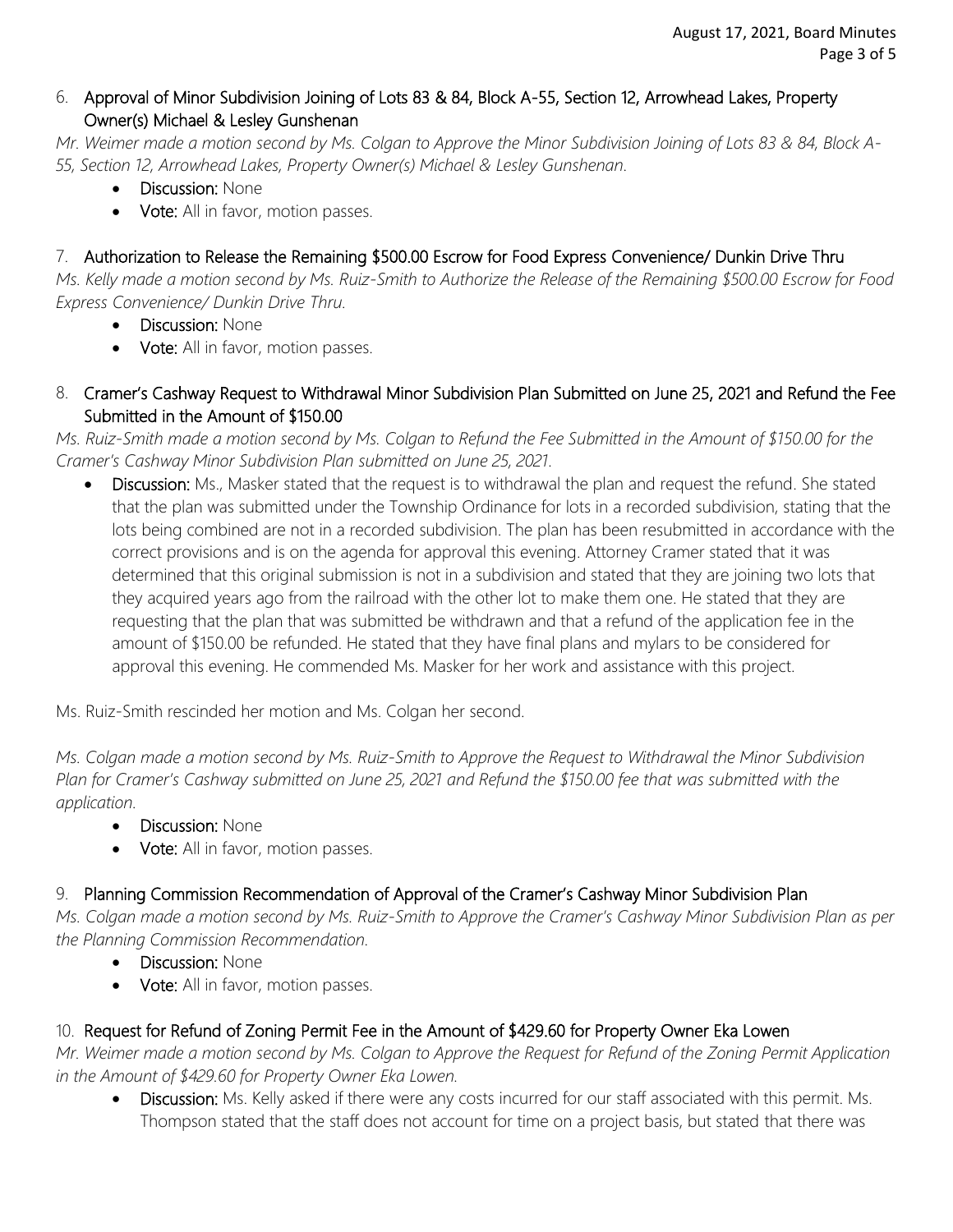probably some zoning time and administrative time for the issuance of the permit, stating that a fair amount to withhold would be \$50.00, the cost of a regular zoning permit.

*Mr. Weimer amended his motion and Ms. Colgan her second to Approve the Request for a Refund of Zoning Permit Fee in the Amount of \$379.60 withholding a \$50.00 administrative fee for Property Owner Eka Lowen.* 

- **Discussion: None**
- Vote: All in favor, motion passes.

### 11. Controller Report

Presented by Mr. Dixon

### 12. Current obligations

| • General Fund             |  | 1,144,721.35 |
|----------------------------|--|--------------|
| • Liquid Fuels (Paving)    |  | 503,623.17   |
| • Sewer Fund               |  | 11,414.68    |
| <b>Total Disbursements</b> |  | 1,659,759.20 |

*Ms. Ruiz-Smith made a motion second by Ms. Colgan to pay the current obligations in the amount of \$1,659,759.20.*

- Discussion: None
- Vote: All in favor, motion passes.

## 13. Solicitor Oettinger Comments/Updates

Nothing to Report

### 14. Board of Supervisors Executive Sessions

After: Tuesday, August 17, 2021 from 8:00pm-8:10pm Re: Personnel

### 15. Other Business

 Mr. Weimer stated that the Pocono Mountain Regional Police are done with the investigation into the fire on Memorial Boulevard and that the house is now considered a dangerous structure stating it should be added to the list. Mr. Keane stated that there is a fire escrow that was submitted and the owner is in the process of applying for a demolition permit. Mr. Lamantia stated that they also began tearing down the dangerous structure on Bumblebee Way. Mr. Keane stated that they have five years to complete it from the date the demolition permit is issued.

### 16. Adjournment

*There being no further business, a motion was made by Ms. Ruiz-Smith second by Mr. Lamantia to adjourn*.

## Meeting adjourned at 7:41pm.

NEXT REGULAR BOARD MEETING: Tuesday, September 7, 2021 at the Coolbaugh Township Municipal Center located at 5520 Municipal Drive, Tobyhanna, PA

Work Session/Regular Meeting – 6:00pm